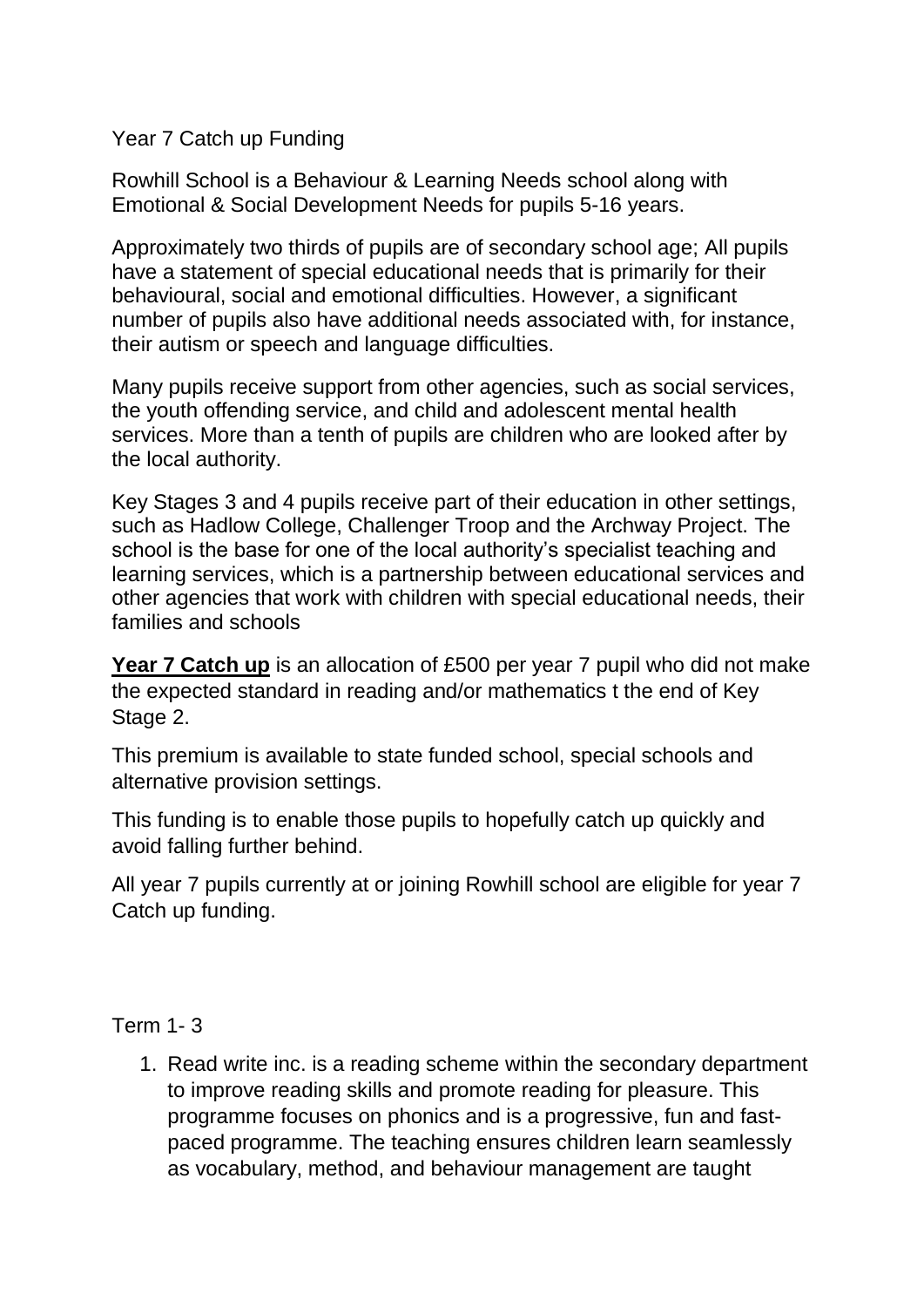consistently. The resources engage children using colourful and vocabulary-rich books. Support is continuous, and Pupils teach each other. This programme is run 2 times a week for 20 mins each session and supports the new OFSTED framework.

2. Small group intervention to support literacy and numeracy. This programme is timetabled twice a week for 45 minutes and focuses mostly on each pupils' individual needs.

## Term  $4 - 6$

As well as all the above pupils will be reassessed and individual small groups will be formed and taught literacy/numeracy by 2 teachers specifically trained in this intervention area.

Accelerated reader will be introduced across whole school to promote the joy of reading.

|                                      | Y7 Catch up funding Plan for<br>2019-20               |                    | Training      | Cost for      | <b>Resources</b> | Impact |
|--------------------------------------|-------------------------------------------------------|--------------------|---------------|---------------|------------------|--------|
|                                      |                                                       |                    | costs         | online        |                  |        |
|                                      |                                                       |                    |               | subscriptions |                  |        |
| Term                                 | <b>RWI</b>                                            | Lead by            |               | License       | £1000.00         |        |
|                                      |                                                       | teaching           |               | £150 per      |                  |        |
|                                      |                                                       | staff & TA's       | Ruth          | year          |                  |        |
| Term                                 |                                                       | $2 \times 20$ mins | <b>Miskin</b> |               |                  |        |
| 2                                    |                                                       | per week           | £580          |               |                  |        |
| Term                                 | Literacy/Numeracy                                     | small group        | <b>VAT</b>    |               |                  |        |
| 3                                    | intervention                                          | timetabled         |               |               |                  |        |
|                                      |                                                       | intervention       |               |               |                  |        |
|                                      |                                                       | $2 \times 45$ mins |               |               |                  |        |
|                                      |                                                       | per week           |               |               |                  |        |
| Term4<br>&<br>Term<br>5<br>Term<br>6 | Numeracy                                              | intensive          |               | License       | £625.00          |        |
|                                      | intervention                                          | small-group        |               | £199.00 per   |                  |        |
|                                      |                                                       | tuition by 2       |               | year          |                  |        |
|                                      | My Maths                                              | Teaching/TA        |               |               |                  |        |
|                                      | Oxford owl                                            | staff led          |               |               |                  |        |
|                                      | maths skills                                          | Groups of 5        |               |               |                  |        |
|                                      | Literacy                                              | intensive          |               |               | £500             |        |
|                                      | intervention                                          | small-group        |               |               |                  |        |
|                                      | This programme<br>aims to help pupils<br>who are low- | tuition by 2       |               |               |                  |        |
|                                      |                                                       | Teaching/TA        |               |               |                  |        |
|                                      |                                                       | staff led          |               |               |                  |        |
|                                      |                                                       | Groups of 5        |               |               |                  |        |